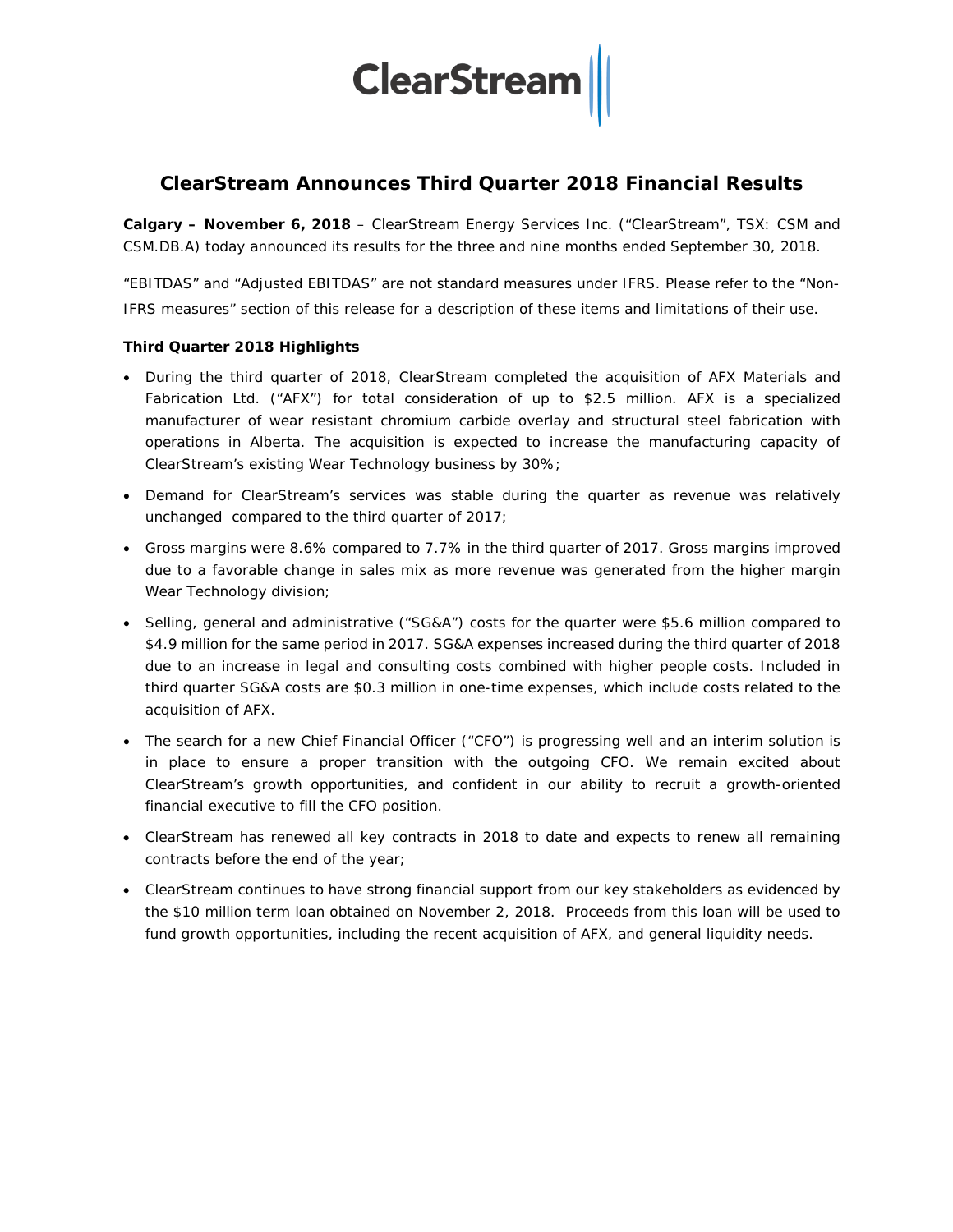## **Overview of Financial Results**

| (\$ millions, except per share amounts)                      | O <sub>3</sub><br>2018 | O <sub>3</sub><br>2017 | <b>YTD</b><br>2018 | YTD<br>2017 |
|--------------------------------------------------------------|------------------------|------------------------|--------------------|-------------|
| Revenue                                                      | 86.0                   | 85.9                   | 300.5              | 275.2       |
| Gross profit                                                 | 7.4                    | 6.6                    | 20.9               | 24.2        |
| Selling, general & administrative expenses                   | (5.6)                  | (4.9)                  | (14.8)             | (13.9)      |
| Impairment of goodwill                                       | (17.5)                 |                        | (17.5)             |             |
| Loss from continuing operations                              | (20.4)                 | (6.1)                  | (26.5)             | (11.2)      |
| <b>EBITDAS</b>                                               | (15.6)                 | 1.5                    | (10.8)             | 11.5        |
| <b>Adjusted EBITDAS</b>                                      | 2.1                    | 1.7                    | 6.5                | 10.6        |
| Loss per share from continuing operations, basic and diluted | (0.19)                 | (0.06)                 | (0.24)             | (0.10)      |

### **Impairment of goodwill**

ClearStream performed impairment tests as at September 30, 2018 due to the adverse economic impact that low commodity prices have had on ClearStream's financial results and the industries that it operates in. Based on the testing performed, a goodwill impairment loss of \$17.5 million was recorded at September 30, 2018 for the maintenance and construction segment. The goodwill impairment write-down is non-cash in nature and does not affect the Company's liquidity, cash flows from operating activities, or debt covenants, and does not have an impact on the future operations of the Company.

## **Segment Review**

## **MAINTENANCE AND CONSTRUCTION SERVICES**

| (\$ millions)                              | Q3 2018 | Q3 2017 | <b>YTD 2018</b> | <b>YTD 2017</b> |
|--------------------------------------------|---------|---------|-----------------|-----------------|
| Revenue                                    | 67.8    | 66.7    | 255.5           | 219.5           |
| Gross profit                               | 3.4     | 3.8     | 12.1            | 14.1            |
| Selling, general & administrative expenses | (0.2)   | (0.2)   | (0.8)           | (0.9)           |
| <b>Adjusted EBITDAS</b>                    | 3.2     | 3.7     | 11.4            | 13.3            |

Revenues for the Maintenance and Construction Services segment were \$67.8 million and \$255.5 million for the three and nine months ended September 30, 2018 compared to \$66.7 million and \$219.5 million for the same periods in the prior year. For the third quarter of 2018, revenues were relatively consistent with the prior year with an increase in non-union based maintenance demand offset by a decrease in union based demand.

For the nine months ended September 30, 2018, an increase in maintenance and plant turnaround demand led to the rise in revenue. Large plant turnarounds in Saskatchewan and Newfoundland were completed during the second quarter of 2018, which were incremental compared to 2017.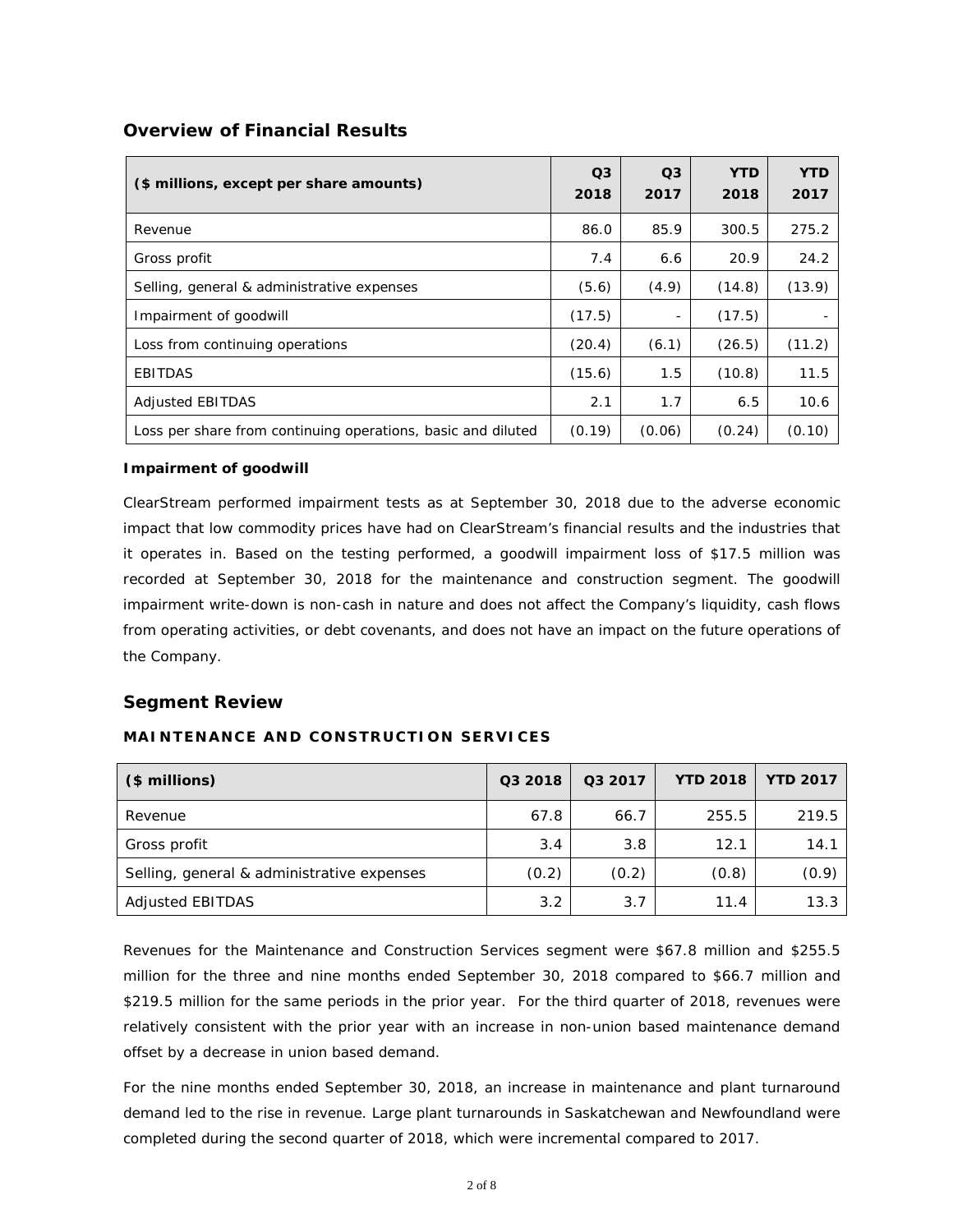Gross profit was \$3.4 million and \$12.1 million for the three and nine months ended September 30, 2018, compared with \$3.8 million and \$14.1 million for the same periods in the prior year. Gross profit margins for those same periods were 5.0% and 4.7% compared to 5.8% and 6.4% in 2017. Gross margins declined due to lower pricing and an unfavorable change in sales mix. Maintenance and construction services continue to be over-supplied relative to demand and, as a result, pricing levels declined compared to 2017. In addition, in the second quarter of 2018, we earned a larger proportion of revenue from work using union based employees, which is lower margin work due to the higher cost of labour associated with this type of work.

SG&A expenses for the Maintenance and Construction segment were \$0.2 million and \$0.8 million for the three and nine months ended September 30, 2018, compared with \$0.2 million and \$0.9 million for the same periods in the prior year. SG&A expenses decreased slightly over the comparative periods in 2017 due to reductions in headcount and discretionary spending.

| (\$ millions)                              | Q3 2018 | Q3 2017 | <b>YTD 2018</b> | <b>YTD 2017</b> |
|--------------------------------------------|---------|---------|-----------------|-----------------|
| Revenue                                    | 18.2    | 20.0    | 44.9            | 57.3            |
| Gross profit                               | 4.0     | 2.8     | 8.8             | 10.1            |
| Selling, general & administrative expenses | (0.2)   | (0.2)   | (0.4)           | (0.5)           |
| Adjusted EBITDAS                           | 3.8     | 2.6     | 8.4             | 9.6             |

**WEAR, FABRICATION, AND TRANSPORTATION SERVICES**

ClearStream sold all transportation assets on January 1, 2018. Total proceeds received on the sale were \$3.4 million and a gain of \$1.0 million was recognized on the sale. The following table shows the quarter-over-quarter results with the transportation division excluded to facilitate a more relevant comparative analysis:

| (\$ millions)                              | Q3 2018 | Q3 2017 | <b>YTD 2018</b> | <b>YTD 2017</b> |
|--------------------------------------------|---------|---------|-----------------|-----------------|
| Revenue                                    | 18.2    | 16.7    | 44.9            | 47.9            |
| Gross profit                               | 4.0     | 2.7     | 8.8             | 9.8             |
| Selling, general & administrative expenses | (0.2)   | (0.1)   | (0.4)           | (0.3)           |
| Adjusted EBITDAS                           | 3.8     | 2.6     | 8.4             | 9.5             |

Excluding the Transportation division, revenues for this segment for the three and nine months ended September 30, 2018 were \$18.2 million and \$44.9 million, compared to \$16.7 million and \$47.9 million for the same periods in the prior year. For the three months ended September 30, 2018, the increase in revenue was largely due to an increase in Wear Technology demand.

Gross profit was \$4.0 million and \$8.8 million for the three and nine months ended September 30, 2018, compared with \$2.7 million and \$9.8 million for the same periods in the prior year. For the three months ended September 30, 2018, gross margins increased to 21.9% from 16.1% due to a favorable increase in sales mix, with Wear Technology revenue representing a larger proportion of revenue for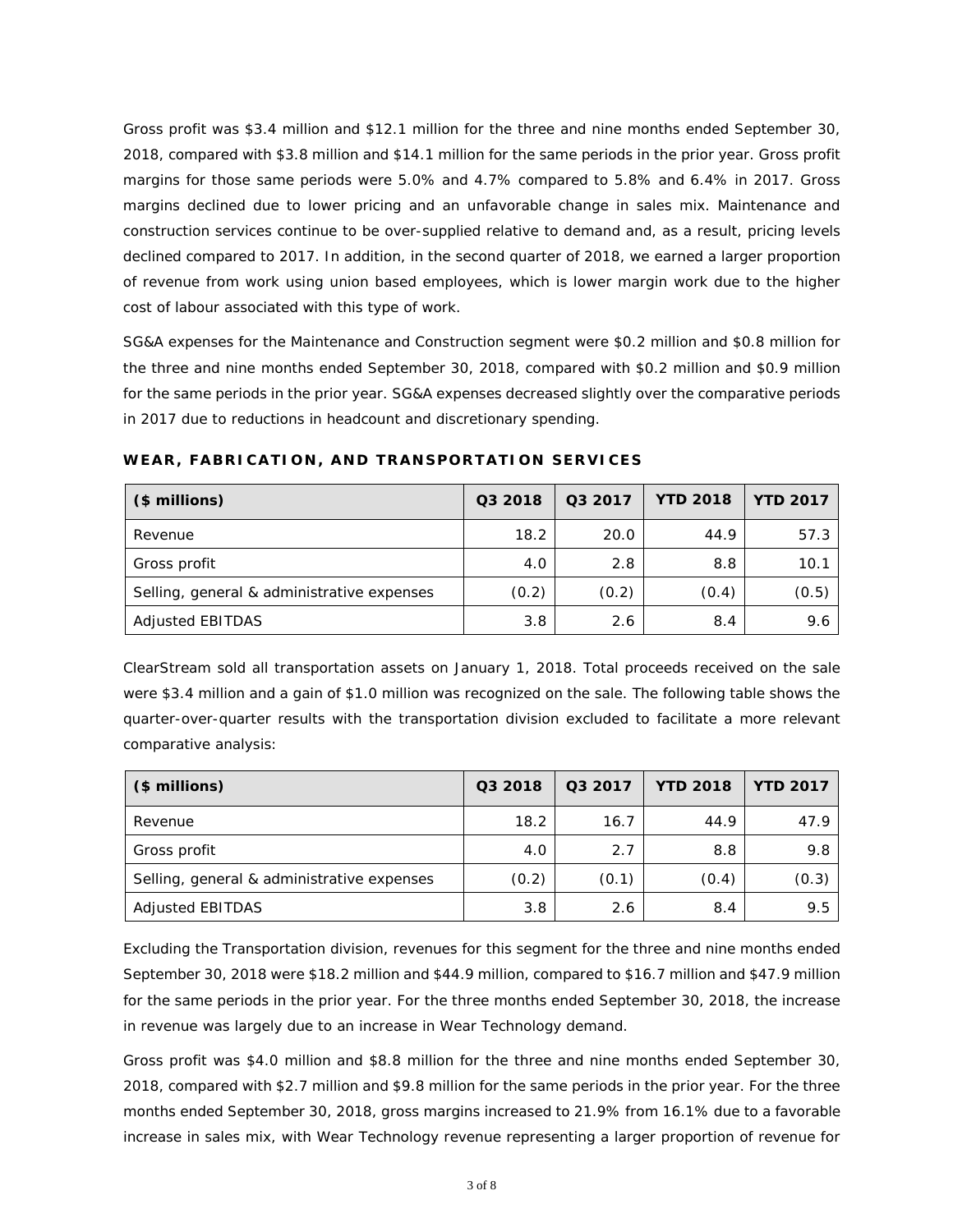this segment. On a year-to-date basis, gross margins were relatively consistent compared to the prior year.

Excluding the Transportation division, SG&A expenses for the Fabrication and Wear Technology segment for the three and nine months ended September 30, 2018 increased compared to the prior periods due to an increase in people costs.

## **CORPORATE**

| (\$ millions)                              | Q3 2018 |     | Q3 2017   YTD 2018   YTD 2017 |      |  |
|--------------------------------------------|---------|-----|-------------------------------|------|--|
| Selling, general & administrative expenses | 5.3     | 4.6 | 13.6                          | 12.4 |  |

Corporate SG&A expenses were \$5.3 million and \$13.6 million for the three and nine months ended September 30, 2018 compared to \$4.6 million and \$12.4 million for the same periods in the prior year. SG&A costs increased on a year-over-year basis due to higher legal, consulting and people costs. Included in third quarter SG&A costs are \$282 in one-time expenses, which include costs related to the acquisition of AFX.

## **Outlook**

Demand for ClearStream core services, including maintenance and Wear Technology, is expected to remain stable during the fourth quarter of 2018; however, revenue is expected to be down compared to the fourth quarter of 2017 due to a decline in Fabrication demand. Despite the expected decrease in revenue, fourth quarter gross profit is expected to be consistent on year-over-year basis due to an expected favorable change in sales mix.

The oil and gas maintenance industry is very competitive and is expected to remain that way for the balance of 2018 and into 2019. Although demand has increased in 2018, gross profit margins have declined due to the continued pressure on pricing. We continue to believe that size and scale are required to provide greater efficiencies and cost savings to our clients. Consolidation of scope of services and higher utilization of the labour supply within the maintenance and turnaround segment must occur before pricing and margin improvements are realized by ClearStream.

Clearstream must continue to focus on cost control, efficiency improvements and operational execution to stay ahead of our competition. ClearStream will also actively seek to expand its scope of services and geographical footprint with more value-added solutions and technologies.

## **About ClearStream Energy Services Inc.**

With a legacy of excellence and experience stretching back more than 50 years, ClearStream provides solutions to the Energy and Industrial markets including: Oil & Gas, Petrochemical, Mining, Power, Agriculture, Forestry, Infrastructure and Water Treatment. With offices strategically located across Canada and over 3,000 employees, we provide maintenance, construction and environmental services that keep our clients moving forward. For more information about ClearStream, please visit www.ClearStreamEnergy.ca.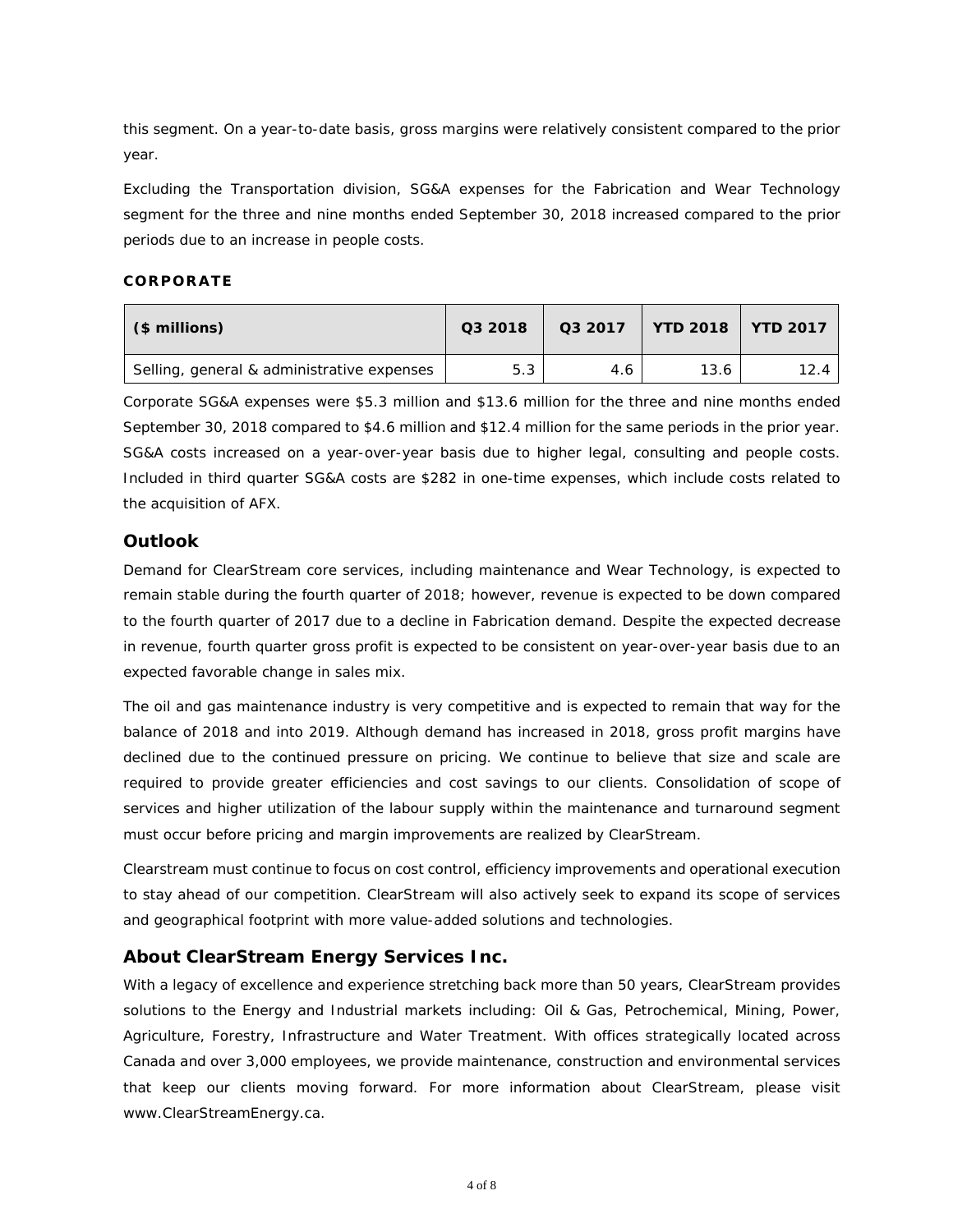#### **For further information, please contact:**

Yves Paletta Chief Executive Officer ClearStream Energy Services Inc. ypaletta@clearstreamenergy.ca

#### **Forward-looking information**

This report contains certain forward-looking information. Certain information included in this report may constitute forward-looking information within the meaning of securities laws. In some cases, forward-looking information can be identified by terminology such as "may", "will", "should", "expect", "plan", "anticipate", "believe", "estimate", "predict", "potential", "continue" or the negative of these terms or other similar expressions concerning matters that are not historical facts. Forward-looking information may relate to management's future outlook and anticipated events or results and may include statements or information regarding the future plans or prospects of ClearStream and reflects management's expectations and assumptions regarding the growth, results of operations, performance and business prospects and opportunities of ClearStream. Without limitation, information regarding the future operating results and economic performance of ClearStream constitute forward-looking information. Such forward-looking information reflects management's current beliefs and is based on information currently available to management of ClearStream. Forward-looking information involves significant risks and uncertainties. A number of factors could cause actual events or results to differ materially from the events and results discussed in the forward-looking information including risks related to investments, conditions of capital markets, economic conditions, commodity prices, dependence on key personnel, limited customer bases, interest rates, regulatory change, ability to meet working capital requirements and capital expenditures needs of the Company, factors relating to the weather and availability of labour. These factors should not be considered exhaustive. In addition, in evaluating this information, investors should specifically consider various factors, including the risks outlined under "Risk Factors," in the company's 2017 Annual Information Form dated February 28, 2018, which may cause actual events or results to differ materially from any forward-looking statement. In formulating forward-looking information herein, management has assumed that business and economic conditions affecting ClearStream will continue substantially in the ordinary course, including without limitation with respect to general levels of economic activity, regulations, taxes and interest rates. Although the forwardlooking information is based on what management of ClearStream considers to be reasonable assumptions based on information currently available to it, there can be no assurance that actual events or results will be consistent with this forward-looking information, and management's assumptions may prove to be incorrect. This forward-looking information is made as of the date of this report, and ClearStream does not assume any obligation to update or revise it to reflect new events or circumstances except as required by law. Undue reliance should not be placed on forward-looking information. ClearStream is providing the forward-looking financial information set out in this report for the purpose of providing investors with some context for the outlook presented. Readers are cautioned that this information may not be appropriate for any other purpose.

#### **Non-standard measures**

The terms ''EBITDAS'' and "Adjusted EBITDAS" (collectively the ''Non-GAAP measures'') are financial measures used in this report that are not standard measures under IFRS. ClearStream's method of calculating Non-GAAP measures may differ from the methods used by other issuers. Therefore, ClearStream's Non-GAAP measures, as presented may not be comparable to similar measures presented by other issuers.

**EBITDAS** refers to net earnings determined in accordance with IFRS, before depreciation and amortization, interest expense, income tax expense (recovery) and stock based compensation. EBITDAS is used by management and the directors of ClearStream (the "Directors") as well as many investors to determine the ability of an issuer to generate cash from operations. Management also uses EBITDAS to monitor the performance of ClearStream's reportable segments and believes that in addition to net income or loss and cash provided by operating activities, EBITDAS is a useful supplemental measure from which to determine ClearStream's ability to generate cash available for debt service, working capital, capital expenditures and income taxes. ClearStream has provided a reconciliation of income (loss) from continuing operations to EBITDAS in its consolidated financial statements and MD&A.

**Adjusted EBITDAS** refers to EBITDAS excluding income from equity investments, the gain on sale of assets held for sale, impairment of goodwill and intangible assets, restructuring costs, one-time non-recurring costs as identified by management, and gain on sale of property plant and equipment. ClearStream has used Adjusted EBITDAS as the basis for the analysis of its past operating financial performance. Adjusted EBITDAS is used by ClearStream and management believes it is a useful supplemental measure from which to determine ClearStream's ability to generate cash available for debt service, working capital, capital expenditures, and income taxes. Adjusted EBITDAS is a measure that management believes facilitates the comparability of the results of historical periods and the analysis of its operating financial performance which may be useful to investors. ClearStream has provided a reconciliation of income (loss) from continuing operations to Adjusted EBITDAS in its MD&A.

Investors are cautioned that the Non-GAAP Measures are not alternatives to measures under IFRS and should not, on their own, be construed as an indicator of performance or cash flows, a measure of liquidity or as a measure of actual return on the shares. These Non-GAAP measures should only be used with reference to ClearStream's Interim Financial Statements and Annual Financial Statements available on SEDAR a[t www.sedar.com](http://www.sedar.com/) or www.clearstreamenergy.ca.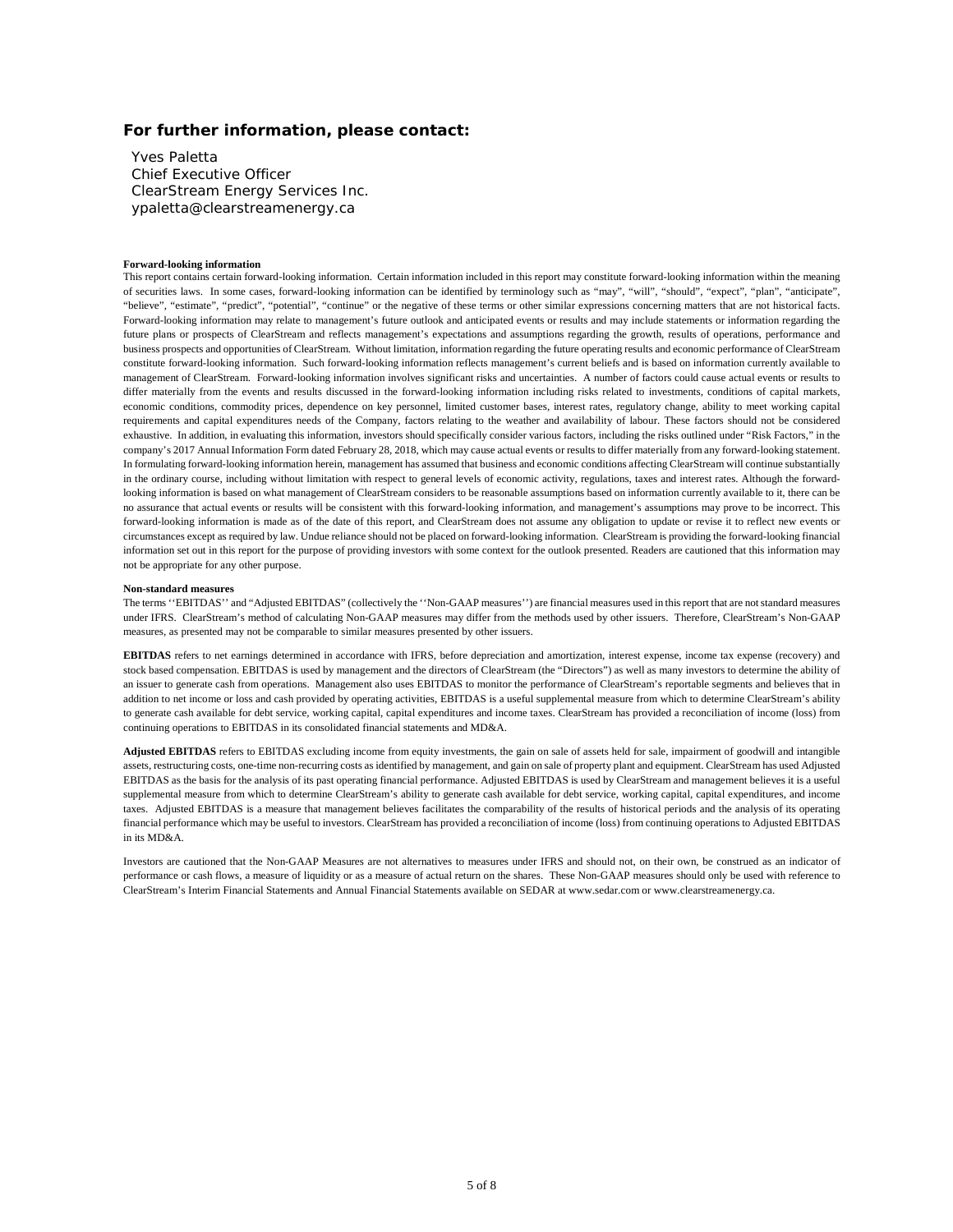# **CLEARSTREAM ENERGY SERVICES INC.**

Consolidated Balance Sheets (In thousands of Canadian dollars) (unaudited)

|                                                     | September 30, 2018 | December 31, 2017 |  |  |
|-----------------------------------------------------|--------------------|-------------------|--|--|
|                                                     |                    |                   |  |  |
| Cash                                                | \$<br>2,962        | \$<br>4,649       |  |  |
| Restricted cash                                     | 5,057              | 980               |  |  |
| Accounts receivable                                 | 72,491             | 66,177            |  |  |
| Inventories                                         | 5,296              | 4,304             |  |  |
| Prepaid expenses and other                          | 2,249              | 2,989             |  |  |
| Earn-out assets                                     |                    | 1,277             |  |  |
| Assets held for sale                                |                    | 2,506             |  |  |
| <b>Total current assets</b>                         | 88,055             | 82,882            |  |  |
|                                                     |                    |                   |  |  |
| Property, plant and equipment, net                  | 22,909             | 20,657            |  |  |
| Goodwill and intangible assets                      | 7,002              | 26,765            |  |  |
| Earn-out assets                                     |                    | 1,173             |  |  |
| Long-term investments                               | 707                | 575               |  |  |
| Deferred financing costs                            | 305                | 591               |  |  |
| <b>Total assets</b>                                 | \$<br>118,978      | 132,643<br>\$     |  |  |
|                                                     |                    |                   |  |  |
| Accounts payable and accrued liabilities            | 32,062             | 36,276            |  |  |
| Deferred revenue                                    | 146                | 146               |  |  |
| Earn-out contingent liability                       | 638                |                   |  |  |
| Current portion of obligations under finance leases | 1,252              | 1,462             |  |  |
| Current liabilities of assets held for sale         |                    | 1,197             |  |  |
| ABL facility                                        | 32,500             | 27,500            |  |  |
| Senior secured debentures                           |                    | 171,988           |  |  |
| Convertible secured debentures                      |                    | 24,999            |  |  |
| Current portion of provision                        | 1,072              | 1,196             |  |  |
| <b>Total current liabilities</b>                    | 67,670             | 264,764           |  |  |
|                                                     |                    |                   |  |  |
| Provision                                           | 4,075              | 4,582             |  |  |
| Obligations under finance leases                    | 3,427              | 2,185             |  |  |
| Senior secured debentures                           | 96,688             |                   |  |  |
| Convertible secured debentures                      | 975                |                   |  |  |
| <b>Total liabilities</b>                            | 172,835            | 271,531           |  |  |
|                                                     |                    |                   |  |  |
| Share capital                                       | 462,036            | 469,030           |  |  |
| <b>Preferred Shares</b>                             | 102,130            |                   |  |  |
| Contributed surplus                                 | 20,881             | 2,958             |  |  |
| Deficit                                             | (638,904)          | (610, 876)        |  |  |
| Total shareholders' deficit                         | (53, 857)          | (138, 888)        |  |  |
| Total liabilities and shareholders' deficit         | \$<br>118,978      | 132,643<br>\$     |  |  |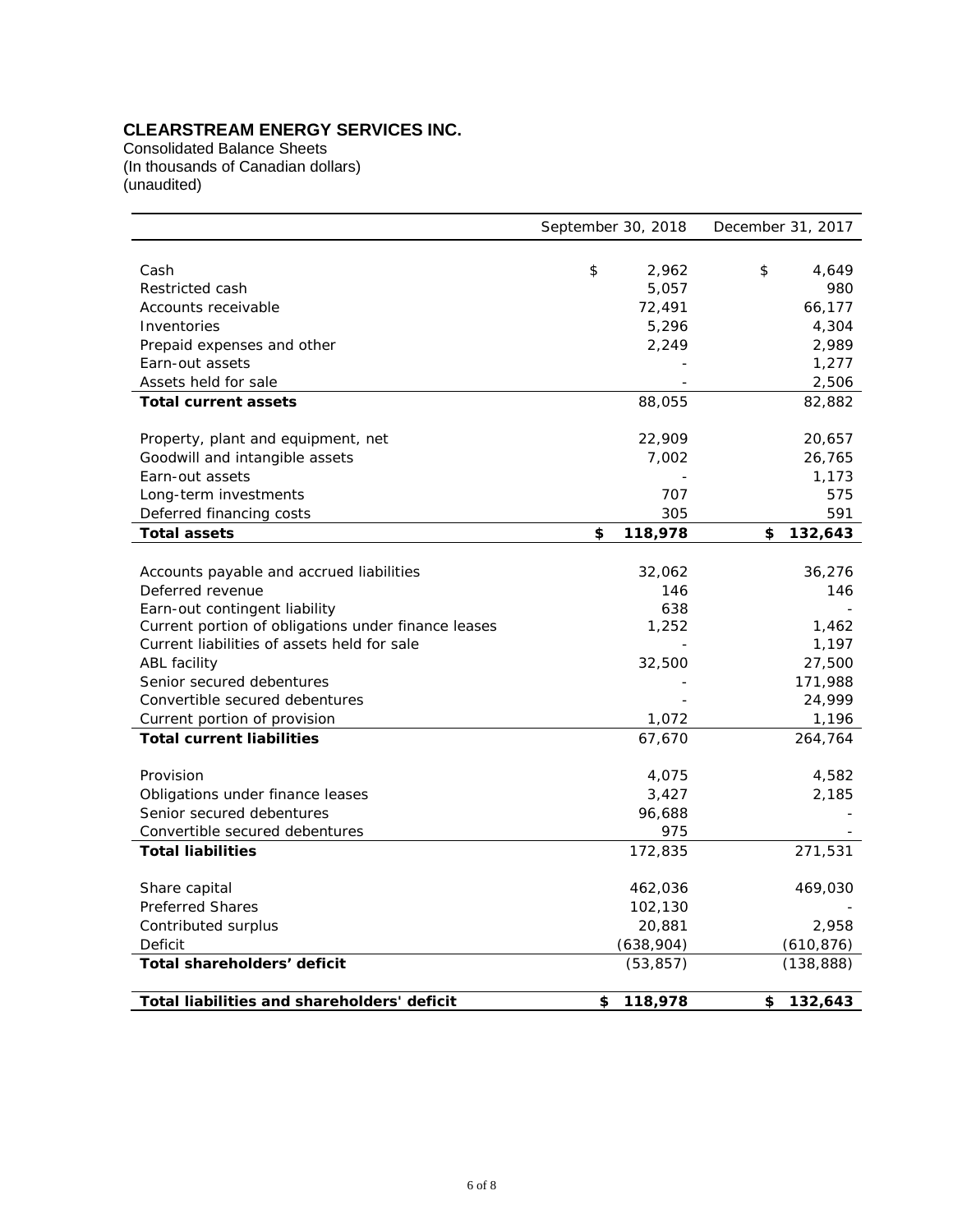# **CLEARSTREAM ENERGY SERVICES INC.**

Consolidated Statements of Loss and Comprehensive Loss (In thousands of Canadian dollars, except per share amounts) (unaudited)

|                                                  | Three months ended Sept 30, |    | Nine months ended Sept 30, |    |            |    |            |
|--------------------------------------------------|-----------------------------|----|----------------------------|----|------------|----|------------|
|                                                  | 2018                        |    | 2017                       |    | 2018       |    | 2017       |
| Revenue                                          | \$<br>85,996                | \$ | 85,927                     | \$ | 300,492    | \$ | 275,175    |
| Cost of revenue                                  | (78, 596)                   |    | (79, 292)                  |    | (279, 564) |    | (250, 927) |
| <b>Gross profit</b>                              | 7,400                       |    | 6,635                      |    | 20,928     |    | 24,248     |
|                                                  |                             |    |                            |    |            |    |            |
| Selling, general and administrative expenses     | (5,629)                     |    | (4,929)                    |    | (14, 798)  |    | (13, 852)  |
| Share based compensation                         | 12                          |    | 80                         |    | (143)      |    | (579)      |
| Amortization of intangible assets                | (751)                       |    | (861)                      |    | (2, 312)   |    | (2,588)    |
| Depreciation                                     | (1, 208)                    |    | (1, 338)                   |    | (3, 515)   |    | (3,927)    |
| Income from equity investment                    | 28                          |    | 30                         |    | 132        |    | 160        |
| Interest expense                                 | (3,037)                     |    | (5, 470)                   |    | (9,501)    |    | (15,688)   |
| Gain (loss) on sale of assets held for sale      |                             |    | 105                        |    | 757        |    | (287)      |
| Restructuring costs                              | (43)                        |    | (383)                      |    | (127)      |    | (827)      |
| Impairment of goodwill                           | (17, 468)                   |    |                            |    | (17, 468)  |    |            |
| Other loss                                       | (55)                        |    |                            |    | (529)      |    |            |
| Gain on sale of property, plant and equipment    | 211                         |    | 11                         |    | 276        |    | 2,089      |
| Loss before taxes                                | (20, 540)                   |    | (6, 120)                   |    | (26, 300)  |    | (11, 251)  |
| Income tax recovery (expense) - current          | 156                         |    |                            |    | (169)      |    | (2)        |
| Loss from continuing operations                  | (20, 384)                   |    | (6, 120)                   |    | (26, 469)  |    | (11, 253)  |
| Loss from discontinued operations (net of taxes) | (310)                       |    | (50)                       |    | (610)      |    | (2, 307)   |
| Net loss and comprehensive loss                  | \$<br>(20, 694)             | \$ | (6, 170)                   | \$ | (27, 079)  | \$ | (13, 560)  |
|                                                  |                             |    |                            |    |            |    |            |
| Loss per share                                   |                             |    |                            |    |            |    |            |
| Basic & diluted:                                 |                             |    |                            |    |            |    |            |
| Continuing operations                            | \$<br>(0.19)                | \$ | (0.06)                     | \$ | (0.24)     | \$ | (0.10)     |
| Discontinued operations                          | \$<br>(0.00)                | \$ | (0.00)                     | \$ | (0.01)     | \$ | (0.02)     |
| Net loss                                         | \$<br>(0.19)                | \$ | (0.06)                     | \$ | (0.25)     | \$ | (0.12)     |